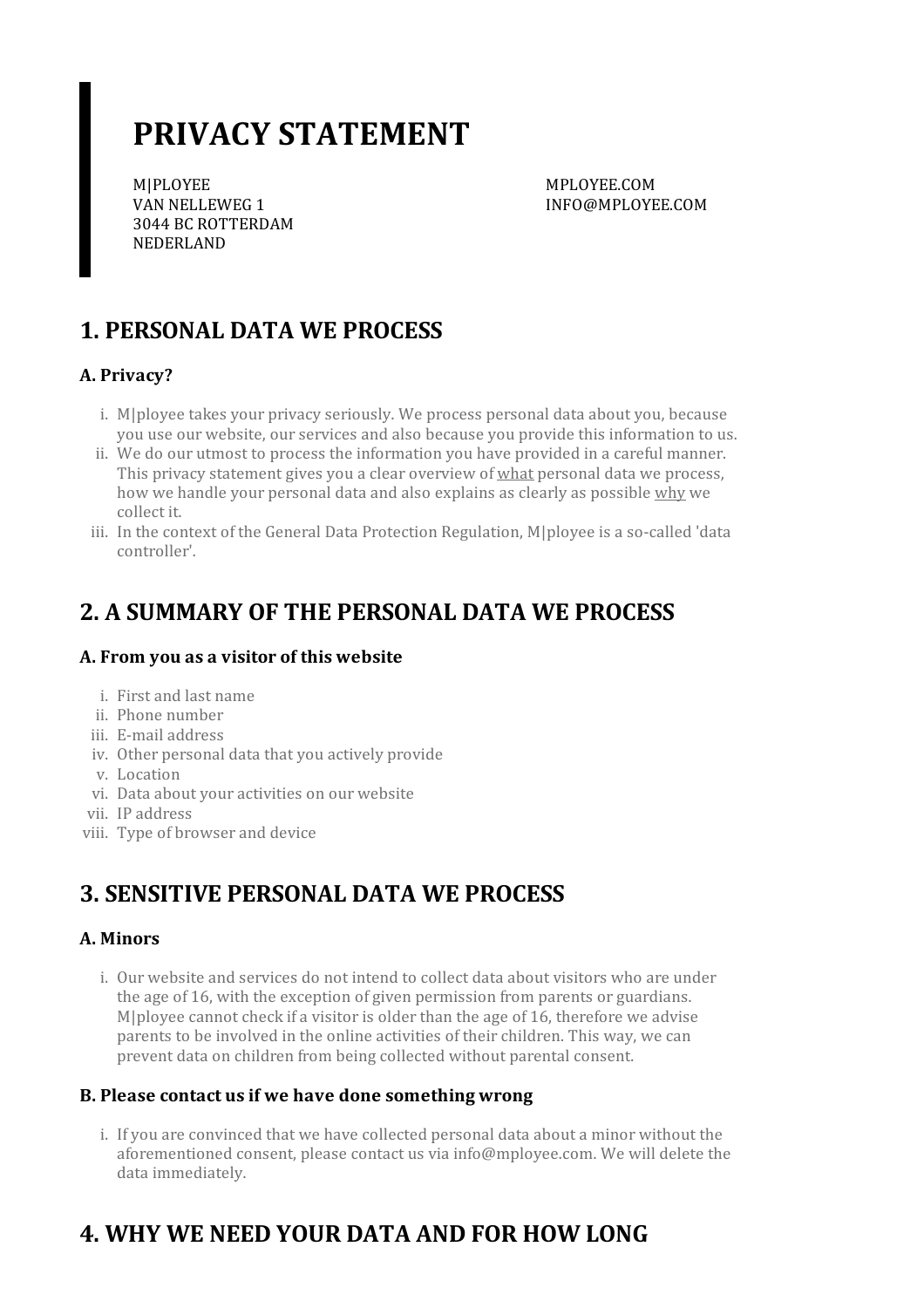#### **A. M|ployee processes your personal data with the following purposes:**

- i. To be able to e-mail you when this is necessary to provide our services;
- ii. To send you requested information as a result of filling out the contact form and finally;
- iii. To analyse your behaviour on the website in order to improve our website and to adjust it to your preferences.

#### **B. The duration for which we store your data**

i. M|ployee will not store your personal data any longerthan necessary to achieve the purposes for which your data is collected. If you would like information about our retention periods in your specific case, please contact: info@mployee.com.

### **5. SHARING WITH OTHERS**

i. Except for the cookies that we use, as included in our cookie statement, the data that we collect from you on this website will not be processed by third parties.

### **6. MAPPING OUT YOUR VISIT OF OUR WEBSITE**

#### **A. Cookies**

- i. A cookie is a small text file that is stored by the browser of your computer, tablet or smartphone when you first visit this website.
- ii. M|ployee uses different types of cookies:
	- a. Functional cookies: These are cookies with a purely technical functionality. These ensure that the website works properly, so that it can, for example, remember your preferred settings. Using these, we can also optimize our website and the services through our website.
	- b. Analytic cookies by third parties: These cookies can keep track of your online behaviour. These cookies are placed when using analytical service providers, such as Google Analytics.
	- c. Tracking cookies: These cookies are placed by an external party. By reading these cookies the advertiser recognizes you when you visit a site in which he is also involved. If you continue browsing, personalized ads can be shown. These cookies can also keep track of your online behaviour, which may result in a very specific profile being built by these parties. This profile can be so detailed that it is considered personal data.

#### **B. Cookie notification and what to do when you don't like cookies**

i. Your cookie settings were set by you on your first visit to our website. All nonfunctional cookies can be denied per category. Placement of cookies, other than functional or anonymous analytical cookies, takes place only after an active action by you as a visitor. You can change yoursettings at any time via our website.

### **7. ACCESSING, ADJUSTING OR DELETING YOUR DATA**

### **A.** Your rights

- i. You have the right to
	- a. access your personal data,
	- b. request an adjustment of your data
	- c. request that less of your data be processed by us,
	- d. apply for the removal of your data,
	- e. have your data transferred to someone else and
	- f. file a complaint as described in article 8.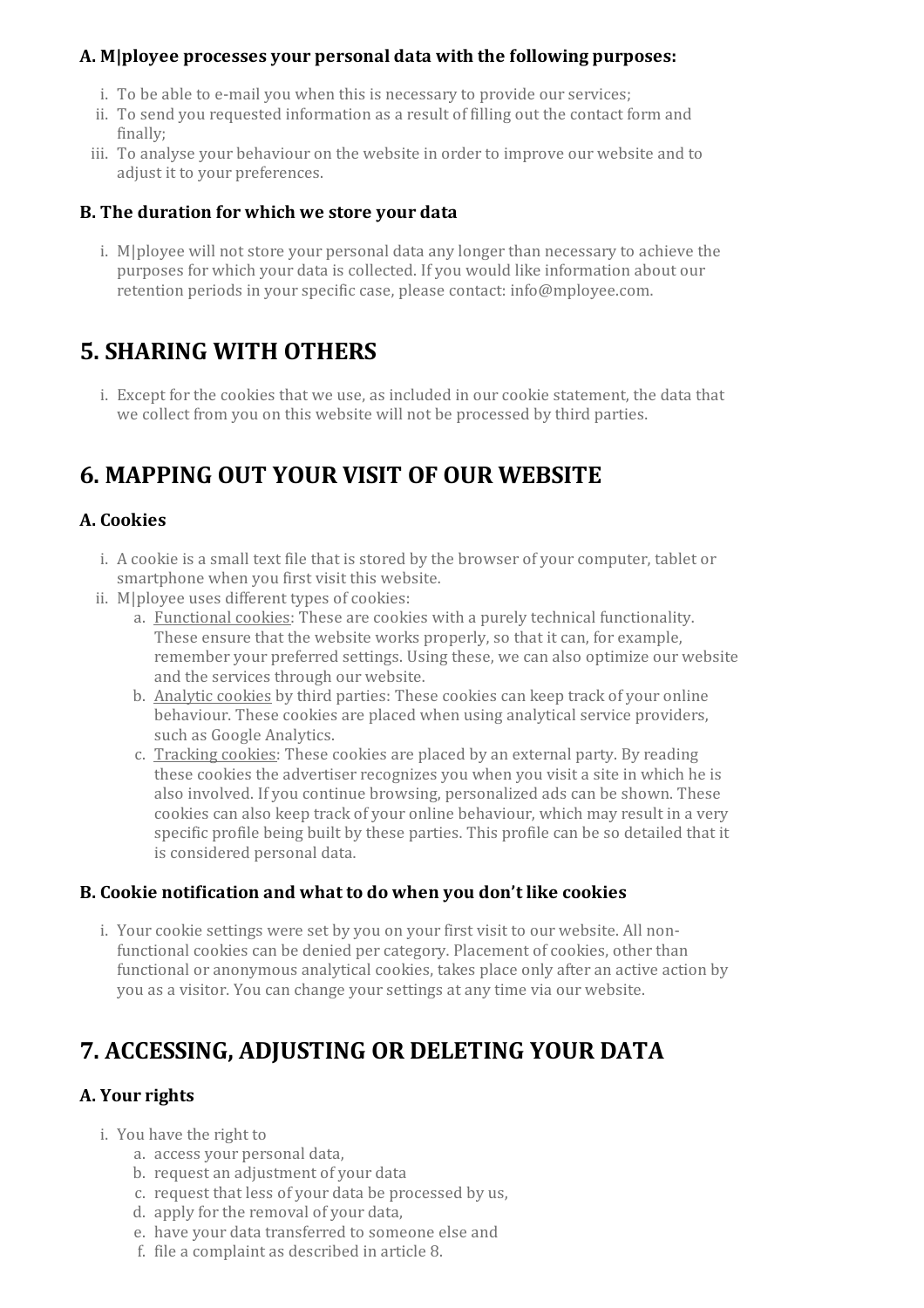- ii. If you have any questions or comments about the way M|ployee processes your data, please send them to info@mployee.com.
- iii. M|ployee wants to be sure that the request has been made by you. That is why we kindly ask that you, along with your request for access, correction or removal, send us a copy of yourID. To protect your privacy, M|ployee asks you to **black out** your photo, MRZ (machine readable zone, the strip with numbers at the bottom of the passport), document number and citizen service number/social security numberin this copy.
- iv. M|ployee will respond to your request as soon as possible, but at least within four weeks.

## **8. RIGHT TO COMPLAIN**

### **A. Internal handling**

i. If you have any complaints about the processing of (personal) data, M|ployee would like to clear the air with you in mutual consultation. Please send your complaint to info@mployee.com.

### **B. Data Protection Authority**

i. Based on the General Data Protection Regulation, you have the right to submit a complaint to your own Data Protection Authority about our processing of your personal data. You can contact the lead supervisory authority of M|ployee, which is the Dutch DPA (Autoriteit Persoonsgegevens). For more information on your right to complain, please visit the Dutch DPA's website: https://autoriteitpersoonsgegevens.nl/en.

## **9. SECURE CONNECTION USING SSL - ENCRYPTION**

### **A. SSL**

i. To protect you as a website visitor, M|ployee uses secure encryption technologies. Using SSL (Secure Socket Layer) your personal data is encrypted (not visible to third parties) on oursite. This way, you can be sure that your data will only be visible to you and ourserver.

### **B. How can I identify the secure connection?**

i. We use SSL-encryption on all parts of our site where your data is used, such as when filling out the contact form. You can check and recognize this yourself. When you are on an encrypted part of oursite, you will see a (green) lock symbol appearing in the lower-right or top-left corner of your browser. In addition, the URL of http:// changes to https:// which also indicates that the page is secure.

### **10. SECURITY AND VERSION**

### **A. We are superseriousright now**

i. M|ployee takes the protection of your data very seriously and therefore takes appropriate measures to prevent misuse, loss, illegal access, unwanted disclosure and unauthorized modification. If you feel that your data is not properly secured orif there are indications of abuse, please contact us directly at info@mployee.com

### **B. Version**

i. The current version is 20220407